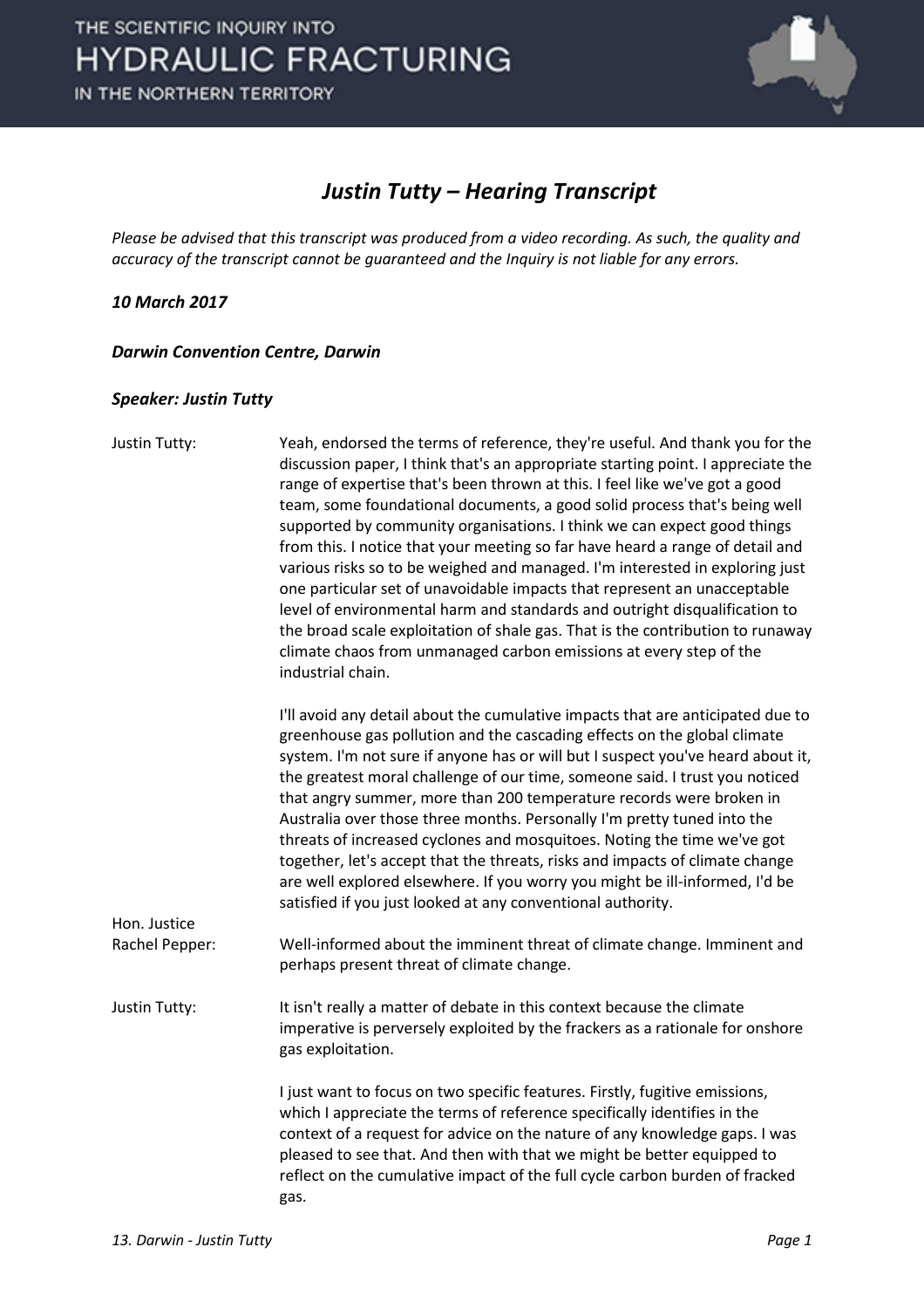

I appreciate from the discussion paper that you're already well aware of the contention around the consideration given to fugitive emissions. It's particularly significant because of the higher greenhouse warming potential of methane from unmanaged release, versus the carbon dioxide from burning the fuel. The comparative carbon burden of gas as an energy source greatly depends on what fraction is emitted to the atmosphere, versus what fraction is burned as fuel, where looking at surface mined coal is dirty because of the direct carbon dioxide.

Shale gas with about two thirds of that direct carbon burden can be just as dirty in worst case scenarios, due to methane emissions. I know that CSIRO assure us that around one percent is leaked and, if we accept that, then gas looks cleaner than coal as we're often told. We'll discuss that a bit more. I understand that that one percent is a heuristic taken from LNG experience. I know CSIRO did some measurement at well heads but that doesn't tell the whole story. We've learnt that diffuse or migratory emissions from fracking can spread through the geology much further than far beyond the well head.

I looked at that 2011 American research initiated by Howarth at Cornell. It made some big claims. He suggested that shale's carbon burden is comparable to coal because fugitive emissions, including both unmanaged, unintentional leaks and controlled venting, can significantly exceed that low one percent expectation. I guess I will write to you and share with you a list of the research that I've read. I noticed that that particular paper kicked off quite a bit of academic discussion, people initially offering research that differed, then further research that seemed to endorse those concerns. One Turner at Harvard in 2016 used satellite imaging showing significant increases to methane emissions in parts of the USA where onshore gas exploitation had commenced in recent years. Also some Aussie academics have ground truth CSG fields around Queensland and found higher emissions around gas fields compared to comparable locations. Researchers from Southern Cross Uni have used a cavity ring-down spectroscope to measure methane emissions around Tara and that's what their results show. Higher landscape emissions in gas fields compared to non-mined local areas. That calls into question the Australian status quo of focusing on well heads.

Then there's, I don't know if you saw on TV a couple of weeks ago, that fellow Tim Forcey, he used to be a gas principal at the Australian Energy Market Operator, now he's a specialist researcher with the Melbourne Energy Institute at Uni Melbourne. He's been investigating fugitive emissions with a forward looking infrared camera. I've been reading that fellow Richard Dennis who's an economist at the Australia Institute, who commissioned reports from Forcey, writing that we don't have a comprehensive analysis of the extent of these fugitive emissions that seep through the soil and water, and into the atmosphere. The Australian Government has chosen to estimate the level of fugitive emissions based on conventional LNG wells in the USA.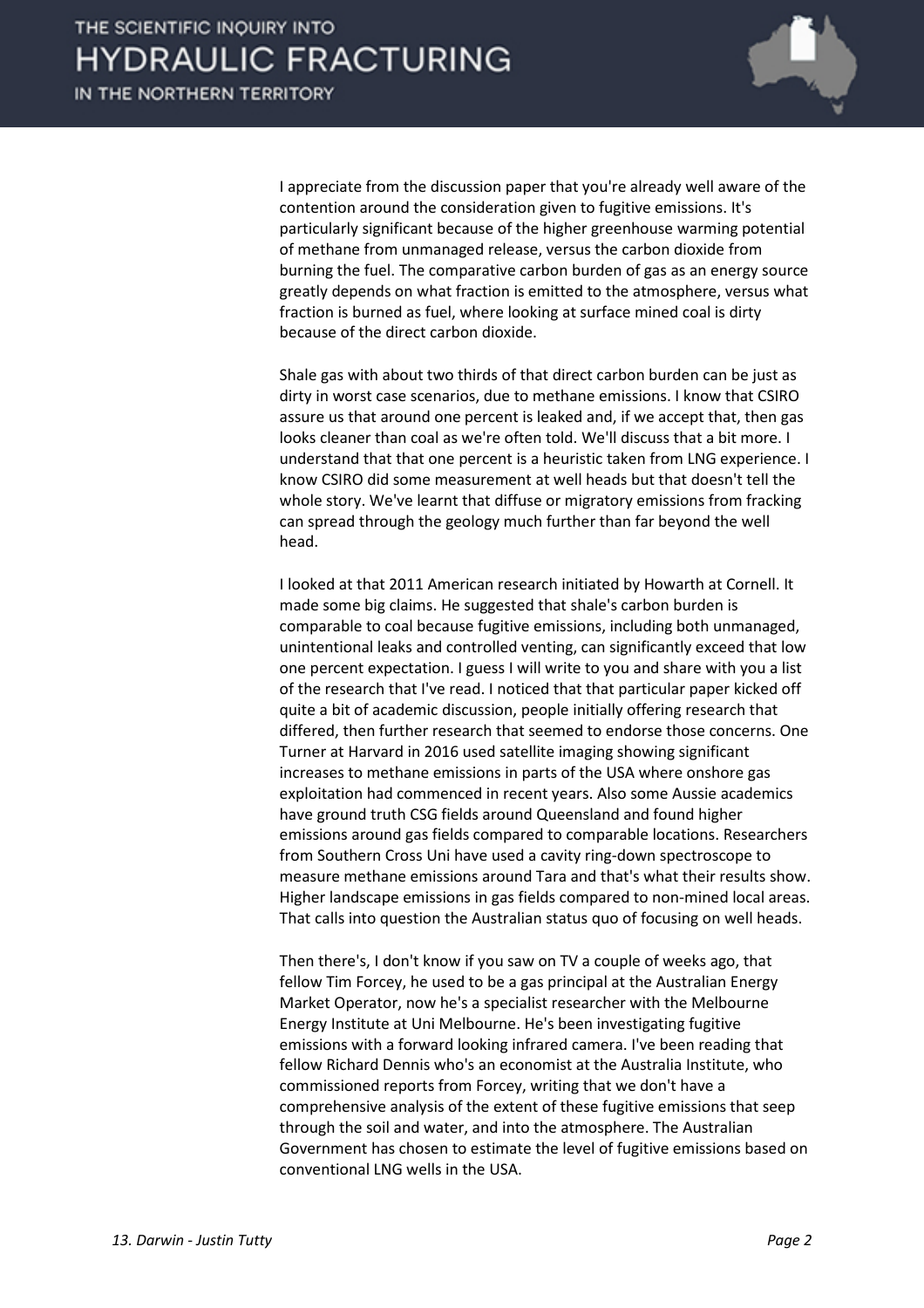

There's some prior work from Dr Hawk, I'm sure you're familiar. First report acknowledged that this assumption acts as a disincentive to industry to better account for their unmanaged waste stream. That Inquiry for the first report heard significant concern about fugitive emissions, identified the need for accurate accounting including pre-development baseline measurements that would have been good. His report called it a significant challenge for Government policy and regulation. It seems to me that this significant challenge is largely being handed to a captive body, the Gas Industry Social and Environmental Research Alliance.

I think it's worth noting that Dr Hawk warned that some fugitive and methane emissions in America have been attributed to leakage from closed wells. I've been able to listen in to your livestream, I know you've already heard discussion about long-term integrity of decommissioning. All wells fail means all wells leak.

The previous anti CLP Government ignored critical advice to include independent inspections of well integrity into the regulations. Dr Tina Hunter's review of those draft regulations specifically recommended for well inspection by an independent certified third party inspector as a mandatory component. Now this Government's Resource Minister, Kim Vales, when he was in opposition he saw that this recommendation was ignored and told us, Dr Hunter said that all the draft regulations had to be brought in, that's not the case, we can't support this. The true extent of the burden of fugitive emissions of gas fields is an unacceptable knowledge gap that demands the precautionary principle. Let's remind the Resource Minister that the existing regulations are inadequate. Let's not pretend that the industry can be relied upon to address this knowledge gap.

I mentioned, I've missed their name now, but that Gas Industry Social Environmental Research Alliance ... Out of balance like ... This isn't a reporting feature, it's a fundamental go or no factor, this is Government's responsibility. So let's disallow the continuation of onshore shale gas exploitation while we get a grip on the nature and extent of the high warming potential methane waste this industry would inevitably add to the carbon burden we're giving our children.

From there I'd like to look at the life cycle contribution to the global carbon burden. The discussion paper acknowledges climate issues under risks to air. We know that climate chaos from unmanaged greenhouse gas pollution in turn leads to impacts on water, land, public health, society.

We've discussed how assumptions being held regarding the carbon intensity of fugitive emissions from gas fields appear to be wrong. In fact, some are so wrong that the touted benefits over coal may not stand up, which I guess is significant given the rhetoric, but growth economy where there's no rains on carbon, it's inconsequential whether shale is only two thirds as dirty or more dirty than coal. Without a shared plan, including active overarching controls, it should be recognised as being additional to existing coal consumption. That transition fuel thing, it's a capacity, not an inherent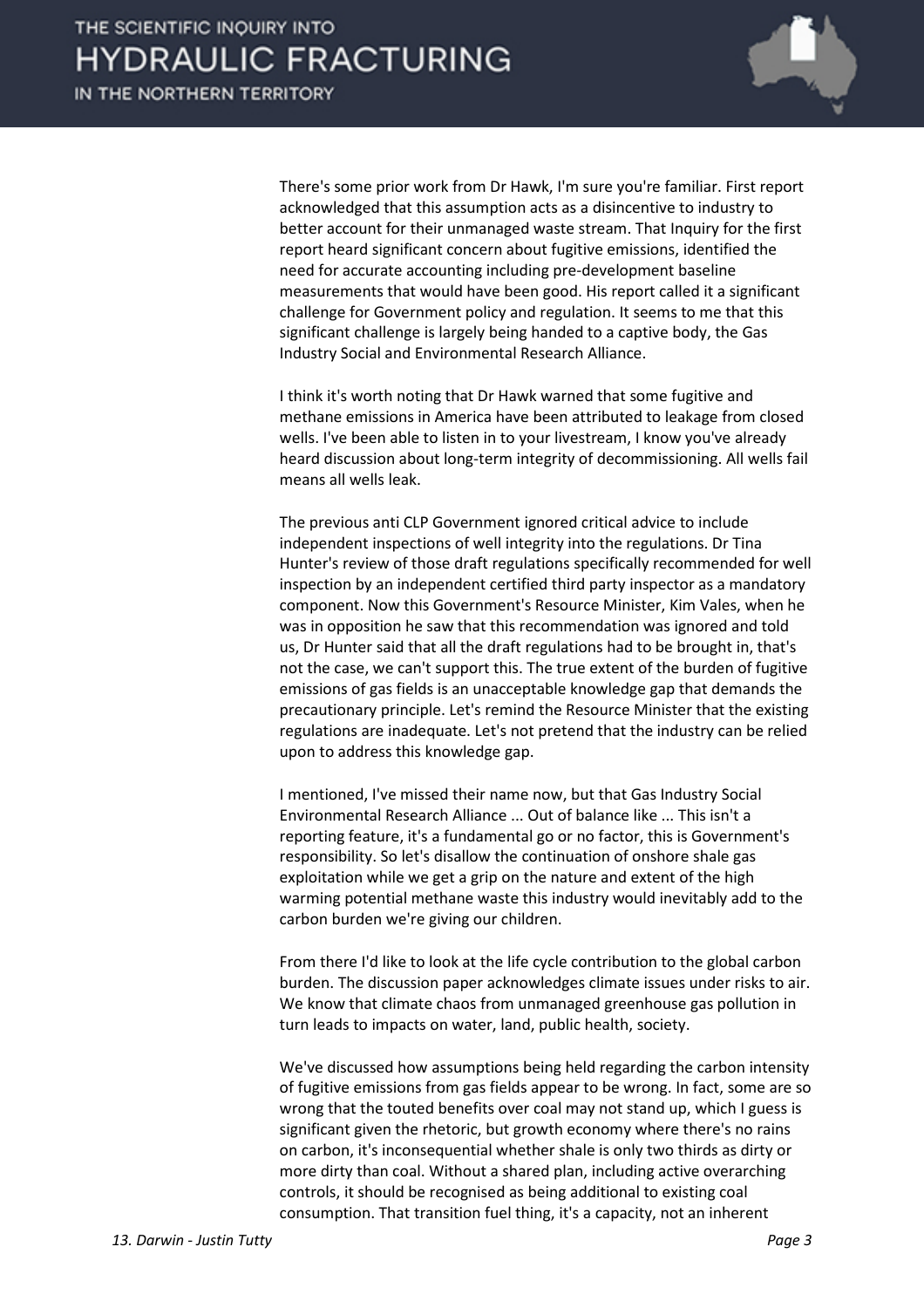

attribute. Simply putting the transitional label on the ship doesn't guarantee an environmental benefit to our exports. That capacity would hinge on the dubious paradigm of wise use. To realise the fuel's capacity to help transition towards a cleaner, safer future, we would want to be able to show that the gas is actually displacing rather than augmenting existing coal or dirty fuel use. And that there's a viable plan to continue a rapid transition to renewables. We'd want to share an agreed framework with checks that uses of our dirty fuels, account for the direct pollution and play their part in a collective plan to move to a clean energy economy.

At one point, it must be 12 years ago, that framework was emissions trading. Back then both Governments, NT and Federal, and all major parties, Liberal, Labour, Green, supported this approach. That's not where we are today. Today the Federal Libs have abandoned emissions trading, NT Labour have no emissions target. This sets us off without a map or a compass.

I look at this in the context of projections from the International Energy Agency, they do the world energy outlook. Global primary energy consumption is of course rising as fast as it is and, despite the unexpected success of renewables, with strong growth in total demands, comes a strong corresponding growth in global energy fuel demand. More electricity, more gas, more coal, more oil. Where once we pursued an international protocol to avert climate change, the best hope we're being offered by world governments right now is a level of disruption that we can somewhat adapt to.

In the absence of any domestic or global action, we might look bilaterally, we might consider who are the customers for the Territory's gas. Maybe the end user can rescue the transition claim. It's not going to happen locally; we don't use coal in the Territory so we're not displacing coal here. I guess you've seen, someone wants to spend almost a billion dollars building a pipeline to the Queensland ports, so it looks like export. Where would it go? I'm not sure. I think that maybe we don't know yet. I'd like to hear otherwise. My understanding is that the market will allow these decisions to be made later, which means that right now we have no basis for imagining that the resource is being wisely applied to displace dirtier fuel.

I do note that investors in the Beetaloo Basin, the most advanced prospective province maybe, include American Energy Partners and that huge Texas-based private equity investor, Energy and Minerals Group. I think that American participation in the threat to turn our landscapes and our precious finite water resources over to the fossil fuel harvesters, is significant given the propensity of the USA to go to extremes in pursuit of fossil fuels. Their significant and dominant role in discouraging effective global action for a safe climate and the tone of the new administration, perhaps you saw overnight, the US EPA chief, Scott Pruitt?

Hon. Justice Rachel Pepper: Pruitt.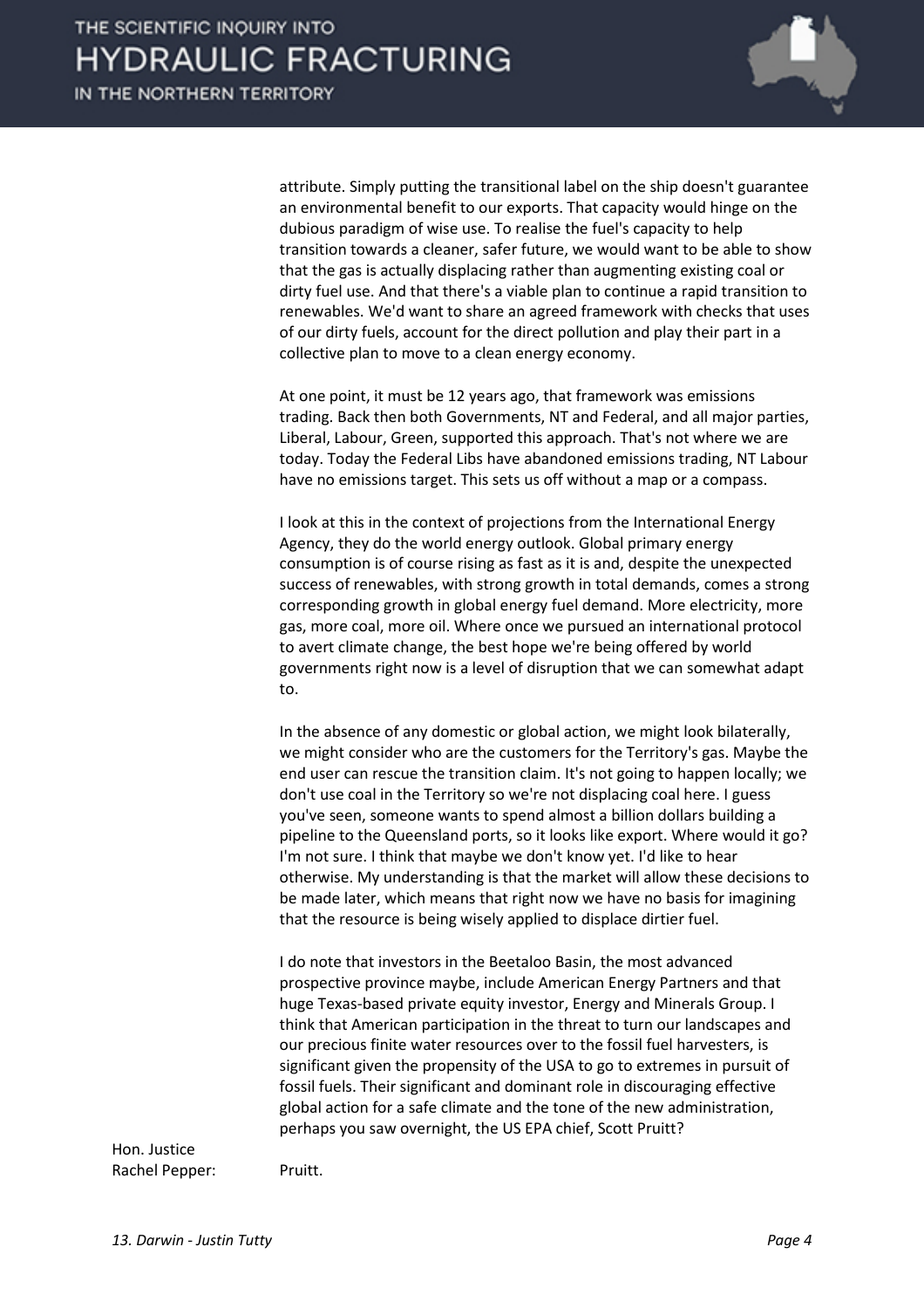

| Justin Tutty:                  | Thank you. Said, "I do not agree that carbon dioxide is a primary contributor<br>to the global warming that we see." That fellow, the American President, Mr<br>Trump, a little while ago called climate change a hoax created by China.<br>Specifically said he's determined to undo his predecessor's policies<br>controlling emissions, and wants to de-fund UN climate change work. I think<br>this is important context regarding the global energy economy we appear to<br>be about to surrender our resource to. The Territory has no target. Australia<br>has largely abandoned emissions trading. We appear to me to be racing to<br>pump it out before regulation catches up, rather than wisely applying the<br>resource within a scrutable plan to transition to renewables. The customers<br>for our gas may be doing it better than us.                                                                                                                                                                                                                                                                                                                                     |
|--------------------------------|-------------------------------------------------------------------------------------------------------------------------------------------------------------------------------------------------------------------------------------------------------------------------------------------------------------------------------------------------------------------------------------------------------------------------------------------------------------------------------------------------------------------------------------------------------------------------------------------------------------------------------------------------------------------------------------------------------------------------------------------------------------------------------------------------------------------------------------------------------------------------------------------------------------------------------------------------------------------------------------------------------------------------------------------------------------------------------------------------------------------------------------------------------------------------------------------|
|                                | With this perspective, I reckon if we frack the Territory, we're not fighting<br>climate change, we're fuelling it. I see no net climate benefit. I see it as<br>feeding a fossil fuel addiction, while distracting precious time and capacity<br>from real renewable solutions. By trading gas without accounting for its<br>lifecycle carbon burden, without tying that trade to a credible agreed plan,<br>there is no system that we can interrogate to determine that existing dirtier<br>fuels are being displaced. I'm calling this out as a knowledge gap. I'm asking<br>you to report that in this context, in this policy environment, no-one can<br>demonstrate just how we might imagine fracked gas would help rather than<br>hurt our ambitions for a safe climate. And I urge you to carefully consider<br>the extent of harm, which I think has been overlooked due to the glib label<br>of transition fuel. I think by putting that sticker on we have avoided,<br>unfortunately avoided, giving due attention to the full range of impacts from<br>the carbon burden of onshore gas. I would like to see this industry judged on<br>its significant climate detriments. |
| Hon. Justice                   | That's all I've got to share with you today.                                                                                                                                                                                                                                                                                                                                                                                                                                                                                                                                                                                                                                                                                                                                                                                                                                                                                                                                                                                                                                                                                                                                              |
| Rachel Pepper:                 | Thank you very much, thank you. You've referred in your presentation to a<br>number of, obviously you've done research and had a look at various articles<br>and scientific publications, will you be sharing those with the Inquiry later<br>on?                                                                                                                                                                                                                                                                                                                                                                                                                                                                                                                                                                                                                                                                                                                                                                                                                                                                                                                                         |
| Justin Tutty:                  | Yeah, I'll give you a reading list, for sure.                                                                                                                                                                                                                                                                                                                                                                                                                                                                                                                                                                                                                                                                                                                                                                                                                                                                                                                                                                                                                                                                                                                                             |
| Hon. Justice<br>Rachel Pepper: | Yes, that would be most helpful, thank you very much. Any questions? Yes,<br>Ms Coram.                                                                                                                                                                                                                                                                                                                                                                                                                                                                                                                                                                                                                                                                                                                                                                                                                                                                                                                                                                                                                                                                                                    |
| Ms Jane Coram:                 | Thank you for your presentation. I'm just wondering, what would a<br>transition plan to renewable energy look like, because I appreciate it's not a<br>simple matter of simply having the technology, it's also the economic drivers<br>for making it happen. So I'm just wondering what would you see as the<br>essential components of that plan?                                                                                                                                                                                                                                                                                                                                                                                                                                                                                                                                                                                                                                                                                                                                                                                                                                       |
| Justin Tutty:                  | This is way over my head, I don't have much skill or expertise to offer. I<br>would think maybe you would start with rolling targets. We used to have<br>that.                                                                                                                                                                                                                                                                                                                                                                                                                                                                                                                                                                                                                                                                                                                                                                                                                                                                                                                                                                                                                            |
| Hon. Justice                   |                                                                                                                                                                                                                                                                                                                                                                                                                                                                                                                                                                                                                                                                                                                                                                                                                                                                                                                                                                                                                                                                                                                                                                                           |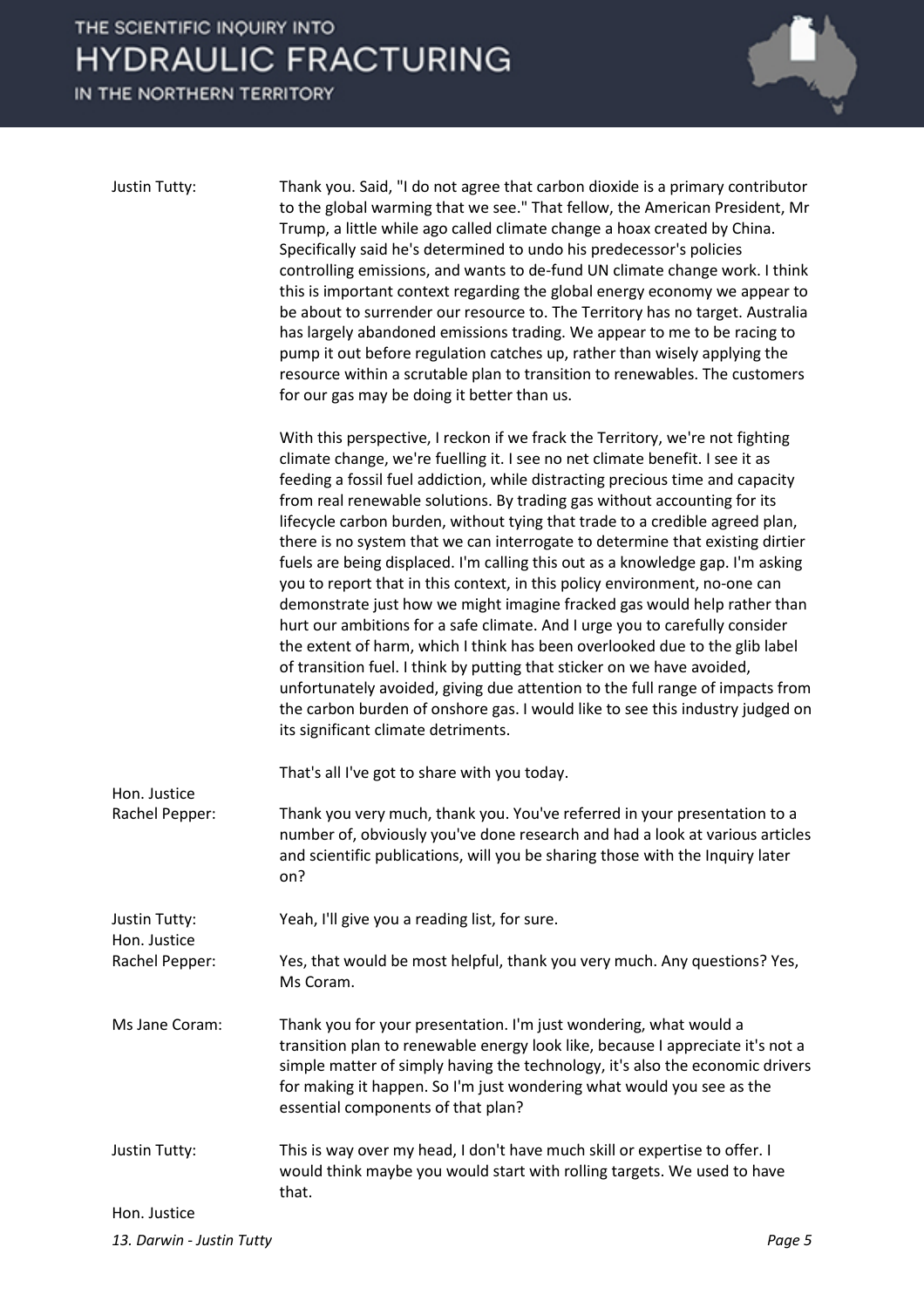

| Rachel Pepper:                    | Yes.                                                                                                                                                                                                                                                                                                                                                                                    |
|-----------------------------------|-----------------------------------------------------------------------------------------------------------------------------------------------------------------------------------------------------------------------------------------------------------------------------------------------------------------------------------------------------------------------------------------|
| Prof. Barry Hart:                 | A couple, if I could. You've made the case that this an unacceptable, this is<br>the fugitive emissions, unacceptable knowledge gap and there would<br>massively, I think you said it would massively add to the greenhouse gas<br>load. I just wonder what evidence, and you said you were going to share it<br>with us, so you do have some evidence? We've got to go on evidence so- |
| Justin Tutty:                     | I'd like you to-                                                                                                                                                                                                                                                                                                                                                                        |
| Prof. Barry Hart:                 | You can assert that.                                                                                                                                                                                                                                                                                                                                                                    |
| Justin Tutty:                     | I would like you to. I guess right now I'll share with you that my reading<br>showed that a wide range of claims about the fugitive emissions-                                                                                                                                                                                                                                          |
| Prof. Barry Hart:                 | Yeah.                                                                                                                                                                                                                                                                                                                                                                                   |
| <b>Justin Tutty:</b>              | In particular, the Hawk report, I think agreed with the perspective that we<br>shouldn't be relying on the heuristic that we need evidence to  Okay<br>perhaps it will end up being a set level, which we assume applies across an<br>area, but we need something better than what we've got. We need to-                                                                               |
| Prof. Barry Hart:                 | You mentioned a few examples, I guess just want to tease those out, not<br>now, but in a written submission, that would be great.                                                                                                                                                                                                                                                       |
| <b>Justin Tutty:</b>              | Yeah, I'll share my reading list with you. And what I would like you to take<br>from it is that there is great uncertainty, there is a wide range of opinions or<br>ideas about what impact fugitive emissions may contribute.                                                                                                                                                          |
| Prof. Barry Hart:                 | Yep. The other one was, again you made probably a throwaway line, saying<br>that all wells leak. Is that true?                                                                                                                                                                                                                                                                          |
| Justin Tutty:                     | I'm just aware that you've been told that.                                                                                                                                                                                                                                                                                                                                              |
| Prof. Barry Hart:<br>Hon. Justice | Have we?                                                                                                                                                                                                                                                                                                                                                                                |
| Rachel Pepper:                    | That doesn't make it true.                                                                                                                                                                                                                                                                                                                                                              |
| Prof. Barry Hart:                 | That doesn't make it true, no.                                                                                                                                                                                                                                                                                                                                                          |
| Justin Tutty:                     | No, I was riffing off our previous evidence. I don't know much about gas<br>wells, I'm just saying if wells fail, as previous people have told you, they leak.                                                                                                                                                                                                                          |
| Hon. Justice                      |                                                                                                                                                                                                                                                                                                                                                                                         |
| Rachel Pepper:                    | I have to say we have not been furnished yet with any evidence that says all<br>wells fail, so if somebody comes up with that, that would be very useful<br>obviously, and very important evidence. But at the moment no-one has<br>presented that to the Inquiry and we haven't found it.                                                                                              |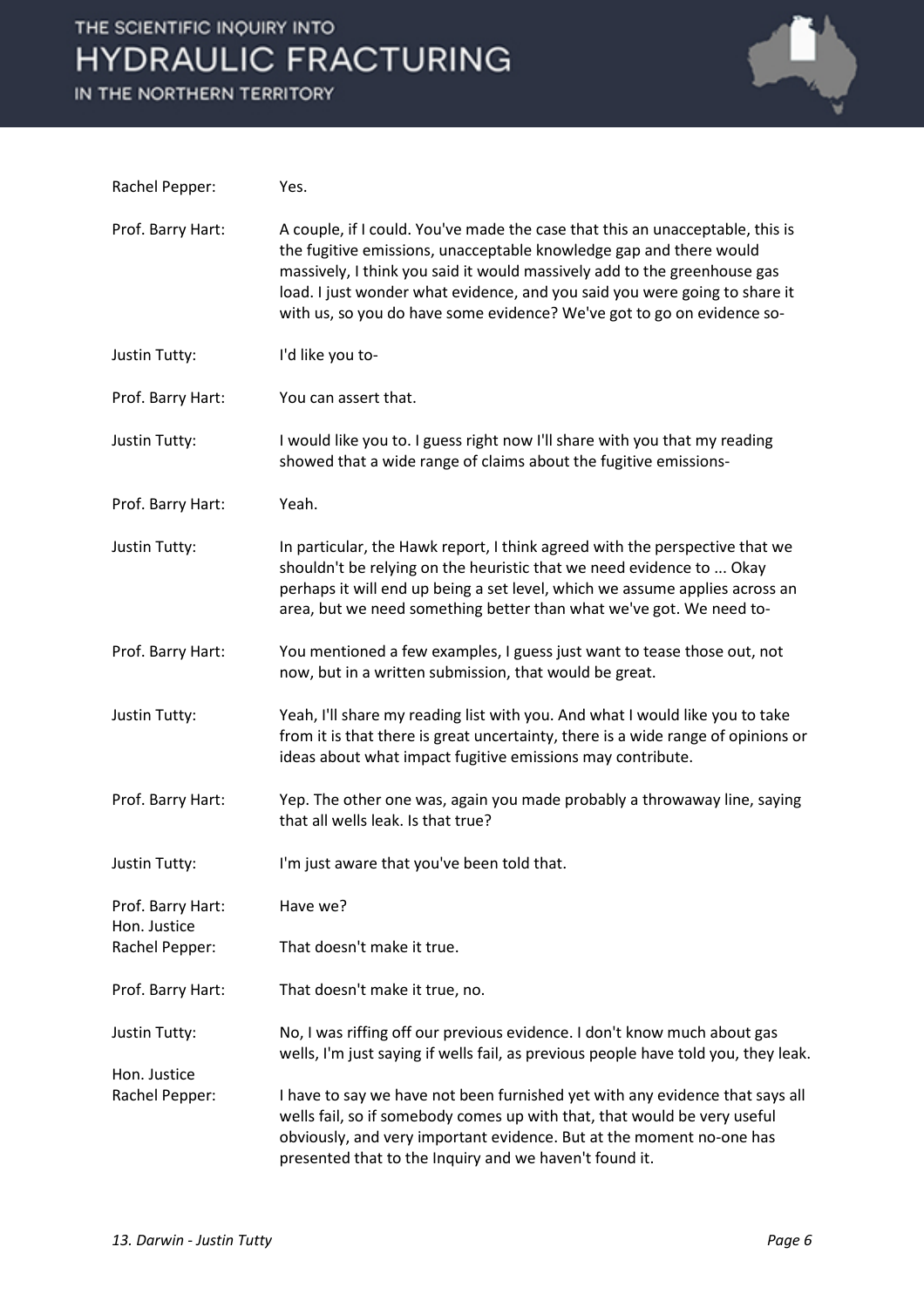

| Justin Tutty:                        | I think I heard the people from the Central Australian Frack Free Alliance, or<br>whatever they call themselves, describing a couple of examples of failed,<br>decommissioned wells, so obviously there are a couple of examples which<br>have-                                                                                                                    |
|--------------------------------------|--------------------------------------------------------------------------------------------------------------------------------------------------------------------------------------------------------------------------------------------------------------------------------------------------------------------------------------------------------------------|
| Hon. Justice                         |                                                                                                                                                                                                                                                                                                                                                                    |
| Rachel Pepper:                       | Absolutely.                                                                                                                                                                                                                                                                                                                                                        |
| <b>Justin Tutty:</b>                 | I'm not going to back up their claims that all wells leak, I'm just saying that<br>what I meant was that if wells fail, if decommissioning is unreliable in the<br>long-term, then that means they leak.                                                                                                                                                           |
| Hon. Justice                         |                                                                                                                                                                                                                                                                                                                                                                    |
| Rachel Pepper:                       | Well not necessarily, with great respect, it depends on how you define fail.<br>Just because a well fails doesn't necessarily give rise to leakage, and again I'd<br>want to see evidence of that definition and how that then relates to the<br>concept of leakage, and leakage of what.                                                                          |
| <b>Justin Tutty:</b>                 | Yeah, I totally endorse your approach.                                                                                                                                                                                                                                                                                                                             |
| Prof. Barry Hart:                    | The last one I had was the Haworth paper, 2015, Cornell guy, Robert. Do you<br>have that paper?                                                                                                                                                                                                                                                                    |
| <b>Justin Tutty:</b><br>Hon. Justice | I'm sorry, I was referring to a 2011-                                                                                                                                                                                                                                                                                                                              |
| Rachel Pepper:                       | 2011 I think it was.                                                                                                                                                                                                                                                                                                                                               |
| Prof. Barry Hart:                    | Oh, it must have been a different one, okay forget it. We've got the front<br>page of a later paper of his, again on methane.                                                                                                                                                                                                                                      |
| Prof. Barry Hart:                    | Have you? Oh good. Forget it. Thank you.                                                                                                                                                                                                                                                                                                                           |
| Hon. Justice<br>Rachel Pepper:       | I think, Mr Tutty, you were going to provide us with a reading list, which<br>would be most helpful.                                                                                                                                                                                                                                                               |
| <b>Justin Tutty:</b>                 | Yes.                                                                                                                                                                                                                                                                                                                                                               |
| Hon. Justice<br>Rachel Pepper:       | Thank you. Yes, please, Dr Beck.                                                                                                                                                                                                                                                                                                                                   |
| Dr. Vaughan Beck:                    | You quite rightly acknowledge that there's quite a range of results available<br>in terms of emissions, including fugitive emissions from gas fields, but then<br>you say that there's an unacceptable knowledge gap. So I'm just trying to<br>reconcile the fact that you talk about a large amount of spread of data, but<br>then an unacceptable knowledge gap. |
| <b>Justin Tutty:</b>                 | Yep. I guess the knowledge gap I'm referring to is the knowledge which is<br>being applied in development of Australian regulations. So, as far as I'm<br>aware, inadequate attention is being given by Australian regulators to that<br>full range of research evidence.                                                                                          |